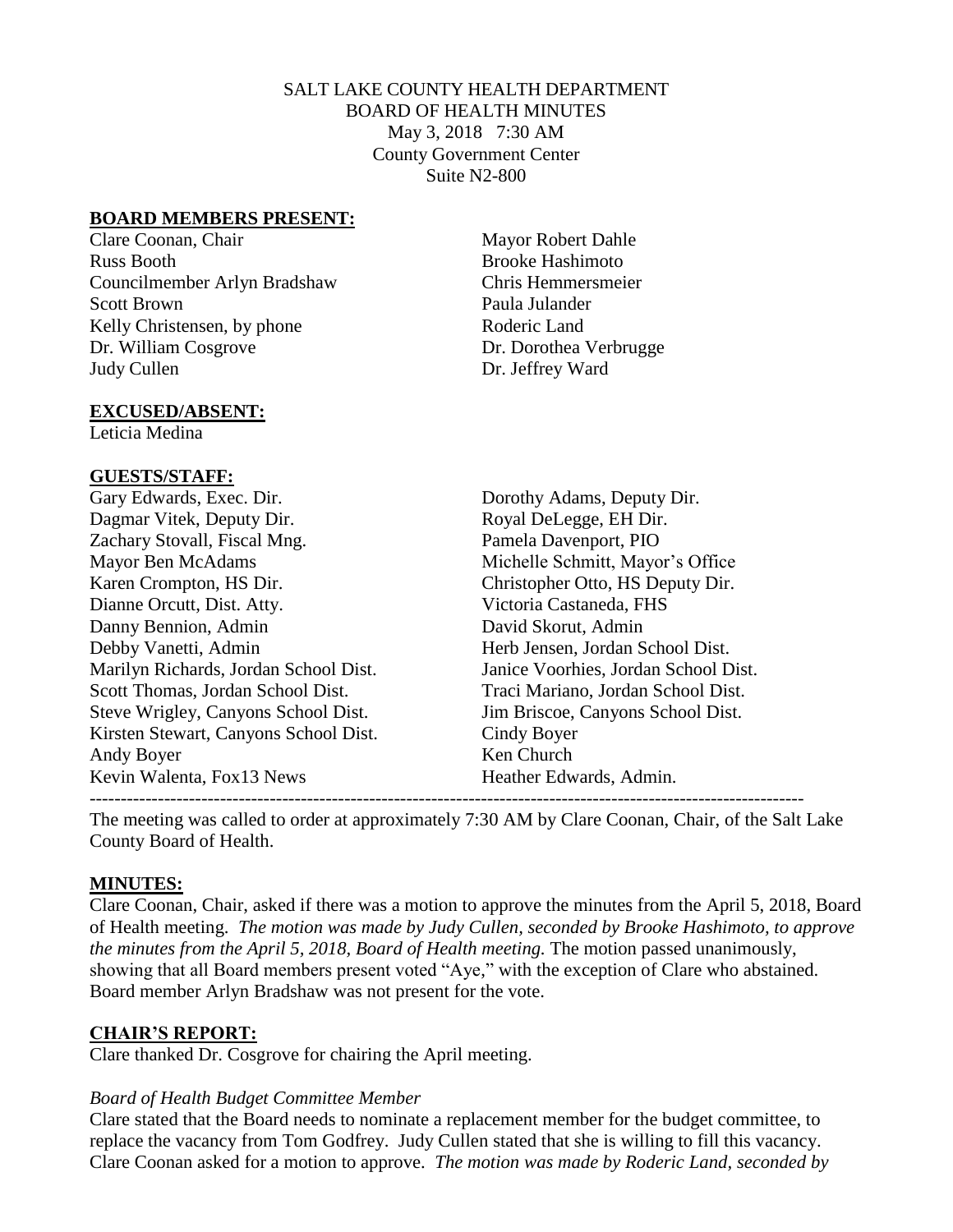*Paula Julander, to appoint Judy Cullen to the Board Budget Committee.* The motion passed unanimously, showing that all Board members present voted "Aye." Board member Arlyn Bradshaw was not present for the vote.

#### *Utah Association of Local Boards of Health (UALBH) Dues*

Clare asked for a motion to approve payment for the 2018 annual UALBH dues, which include the 2018 NALBOH dues. *The motion was made by Dr. William Cosgrove, seconded by Brooke Hashimoto, to approve the payment for the 2018 UALBH dues.* The motion passed unanimously, showing that all Board members present voted "Aye."

# **DIRECTOR***'***S REPORT:**

#### *Retail Tobacco Specialty Permit*

Gary informed the Board that the department has been working with the other local health departments and the Utah Department of Health (UDOH) on the state rule for permitting tobacco retailers; with the new legislation all tobacco retailers will be required to have a permit from the health department. The state rule will be open for a thirty-day public comment period beginning in mid-May and representatives from health departments met with tobacco industry representatives to review the requirements of the new rule. Current tobacco retailers will need to obtain a health department permit by January 1, 2019, and any new retailer will need to have the permit beginning on July 1, 2018. The new rule will make the permitting requirements consistent throughout the state.

#### *Infectious Disease Update*

Gary asked Dr. Dagmar Vitek to give the Board an update on recent infectious disease cases. She stated that the department has reached 160 cases of hepatitis A and continue to give vaccines at the County jail and Road Home. The department continues to monitor cases of pertussis at area schools, with three new cases begin reported; no students have been excluded from schools due to these cases. Current cases of *E-coli,* linked to romaine lettuce, with one cases reported in Utah for a total of 121 cases being reported nationwide to CDC, in 25 states.

#### *Environmental Health Events*

Gary asked Royal DeLegge to update the Board on recent Environmental Health events. He stated that Environmental Health hosted Earth Day April 20, 2018, by hosting classes from Parkside Elementary School to have the students participate in sustainability activities. Also, Environmental Health hosted the fourth-annual Climate and Health Symposium on April 25-26, 2018, at the Jordan Valley Water Conservancy District.

# *Nurse Home Visiting Pay-for-Success Update*

Gary discussed new legislation related to nurse home visiting pay-for-success funding, which allows the Utah Department of Health to enter into agreements with non-profit organizations to provide upfront funding for nurse home visiting programs. Gary, along with Karen Crompton, Human Services Director, met with representatives from UDOH to discuss how this model will work and enhance the ability to provide expanded services in the County. Gary will keep the Board informed as the model moves forward.

# *City Clinic Building Update*

Gary informed Board members that the new City Clinic building construction is on schedule and the building will be complete by October. The department lease for the current space is through the end of the year and employees should be able to move into the new building in December. Community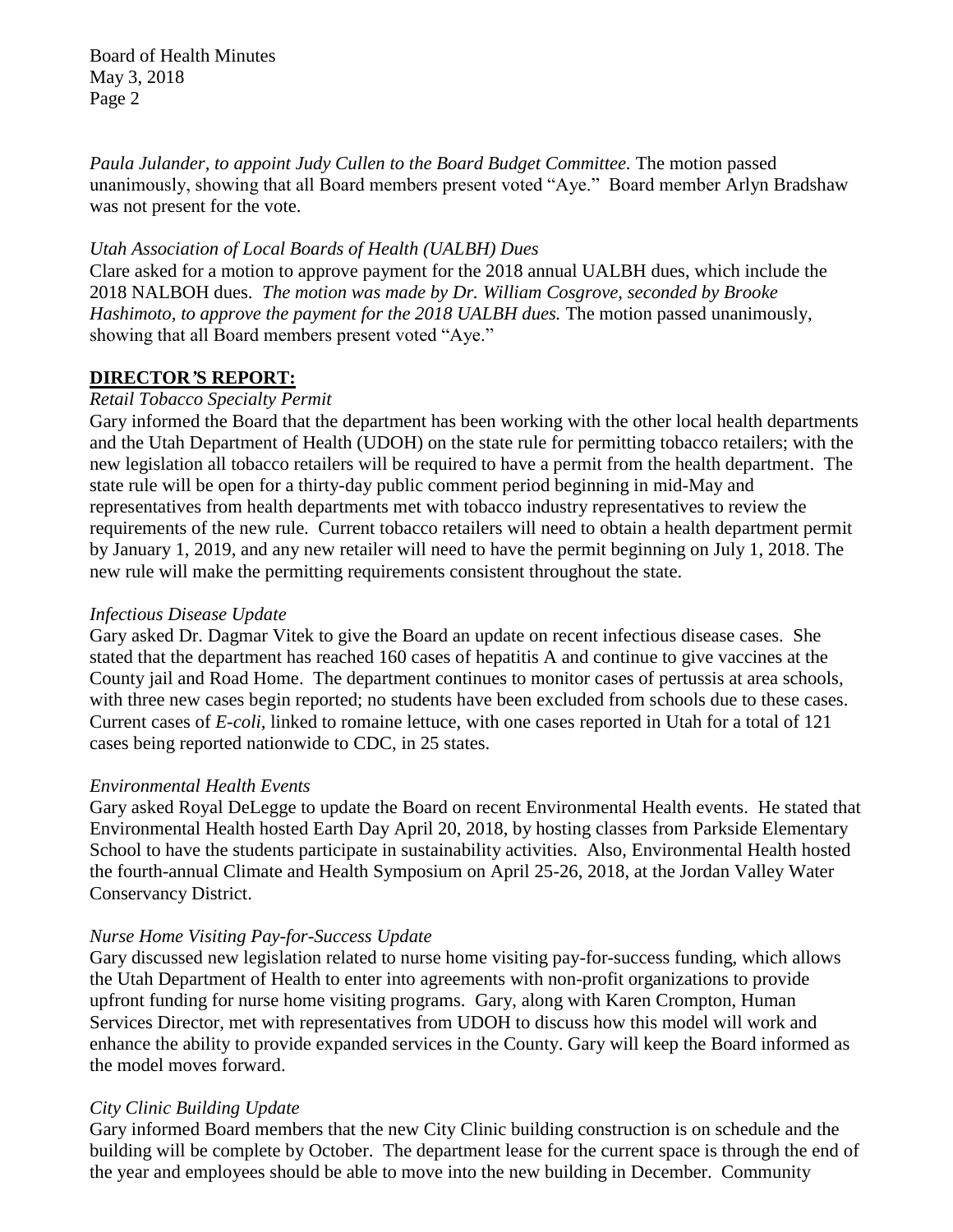Health Centers will occupy part of the building for a community clinic and the lease is being reviewed to finalize those plans.

# *Project Public Health Ready Recognition*

Gary announced that the department received the National Association of County and City Health Officials (NACCHO) award for Project Public Health Ready (PPHR) at their annual conference in Atlanta. Gary attended the conference with Robert Jeppesen, Emergency Management Bureau Manager, and Terry Begay, Medical Surge Program Manager. PPHR is a recognition program that assesses local health department capacity and capability to plan for, respond to, and recover from public health emergencies.

# *Employee Recognition*

Gary recognized Health Department employee, Victoria Castaneda, who received a Vision Award at the annual meeting in March.

# **HEALTH REGUALTION #5, FOOD SANITATION:**

Royal DeLegge, Environmental Health Director, presented amendments to Health Regulation #5, *Food Sanitation,* and asked the Board to adopt the proposed regulation and resolution, which incorporates the temporary amendment outlining an order of vaccination related to hepatitis A outbreaks. The regulation was opened for public comment during the March 1, 2018, Board meeting and a public hearing held on April 18, 2018. Kelly Christensen served as the hearing officer and the department received no public comment. Clare Coonan asked if there was a motion to adopt Health Regulation #5. *The motion was made by Brooke Hashimoto, seconded by Paula Julander, to adopt Health Regulation #5.* The motion passed unanimously, showing that all Board members present voted "Aye."

For more detailed information, please see the hardcopy of the health regulation, resolution, and summary of changes included in the Board of Health meeting file folder.

# **AIR QUALITY ALLY AWARDS:**

Clare Coonan, Chair, and Mayor Ben McAdams, presented the first-ever Air Quality Ally awards to four recipients in three categories; individual, business, and school. Clare stated that May is air quality awareness month and the Board wanted to recognize people and entities in Salt Lake County that have made specific efforts to improve air quality in the community. The following were recognized:

- Cindy Boyer, Sandy City, *Individual*
- CATALYST Magazine, *Business*
- Canyons School District, *School*
- Jordan School District, *School*

Mayor Ben McAdams thanked Board of Health members for their service to the County and for honoring the recipients with these awards.

For more detailed information, please see the hardcopy of the news release included in the Board of Health meeting file folder.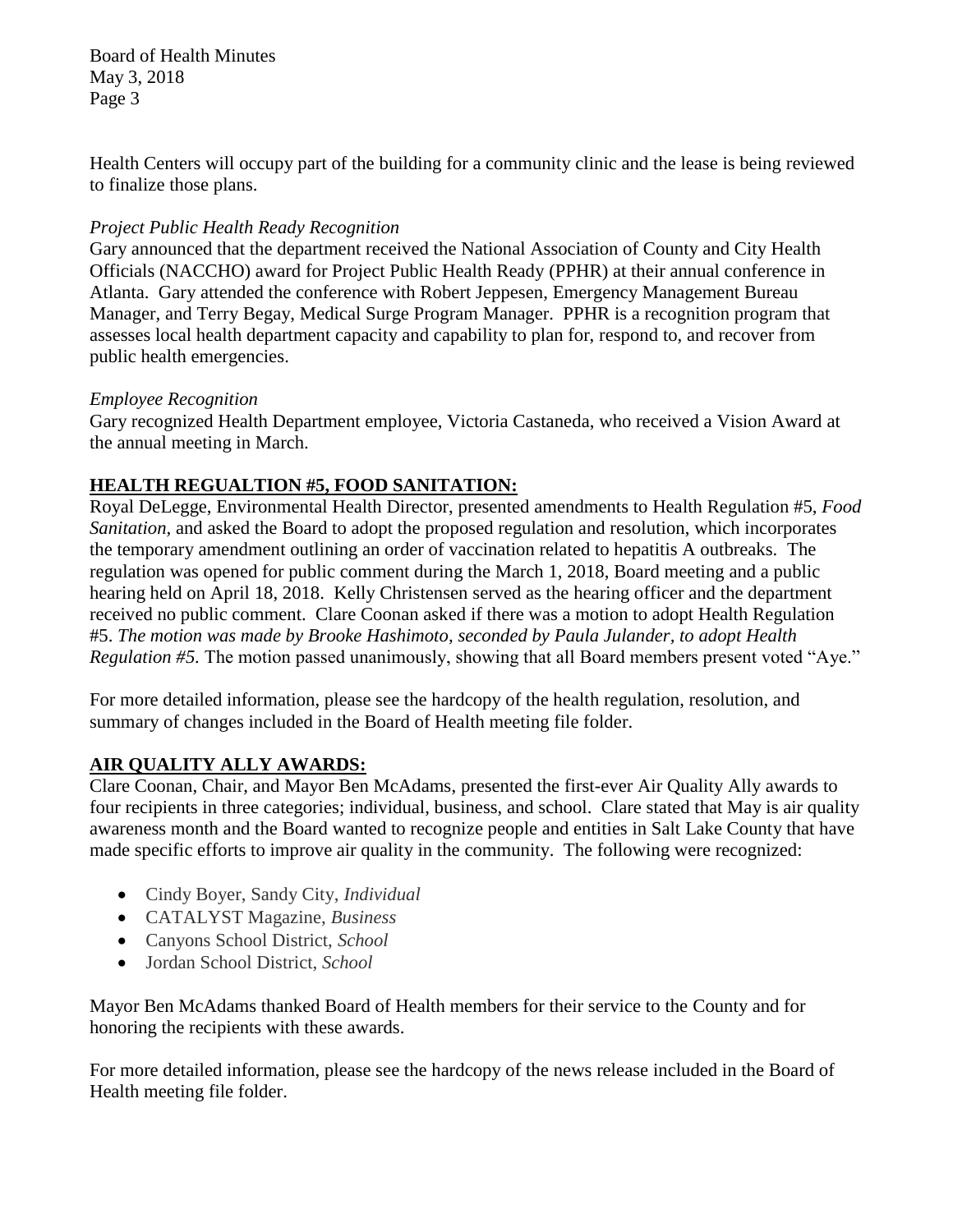# **PUBLIC HEALTH CONSEQUENCES OF ADVERSE CHILDHOOD EXPERIENCES:**

Dr. William Cosgrove, 1<sup>st</sup> Vice Chair, presented the final, of a two-part series, on the public health consequences of adverse childhood experiences through a PowerPoint presentation. Slides included:

- Objectives
- "Toxic Stress"
- Stress (Emotionally Stressful Events)
- Dose-dependent Toxicity
- ACE Study
- Prevalence of Adverse Childhood Experiences
- ACE Study (Slide 2)
- ACEs Impact Multiple Outcomes
- His Score is 4
- The Ace Score and the Prevalence of Severe Obesity
- Childhood Experiences Underlie Chronic Depression
- Childhood Experiences Underlie Suicide Attempts
- Adverse Childhood Experiences vs. Smoking as an Adult
- Childhood Experiences vs. Adult Alcoholism
- ACE Score vs. Injection Drug Use
- Looking for Love ACE Score vs > 50 Sexual Partners
- ACE Score and Teen Sexual Behaviors
- Childhood Experiences Underlie Later Being Raped
- ACE Score and the Risk of Perpetrating Domestic Violence
- Comparison of ACE Scores Between Juvenile Offenders and Kaiser-Permanente Study
- ACE Score and Indicators of Impaired Worker Performance
- The ACE Score and the Prevalence of Liver Disease (Hepatitis/Jaundice)
- ACE Score vs. COPD
- The ACE Score and the Prevalence Ischemic Heart Disease
- ACEs Increase Likelihood of Heart Disease
- Cancer
- Population Attributable Risk
- The ACE Study Indicates
- A Public Health Paradox
- Final Insights from the ACE Study
- ACEs and Community Health Needs Priorities
- Mechanisms for the Toxic Effects
- Mechanisms for the Toxic Effects (Slide 2)
- Why Early Experiences Matter
- The Child's Brain
- Child's Brain (Slide 2)
- Connections Continue and Prune in Order: The Brain is not a Blank Slate
- Early Stress
- Stress can Shorten your Telomeres
- Neuroendocrine System
- Fight or Flight